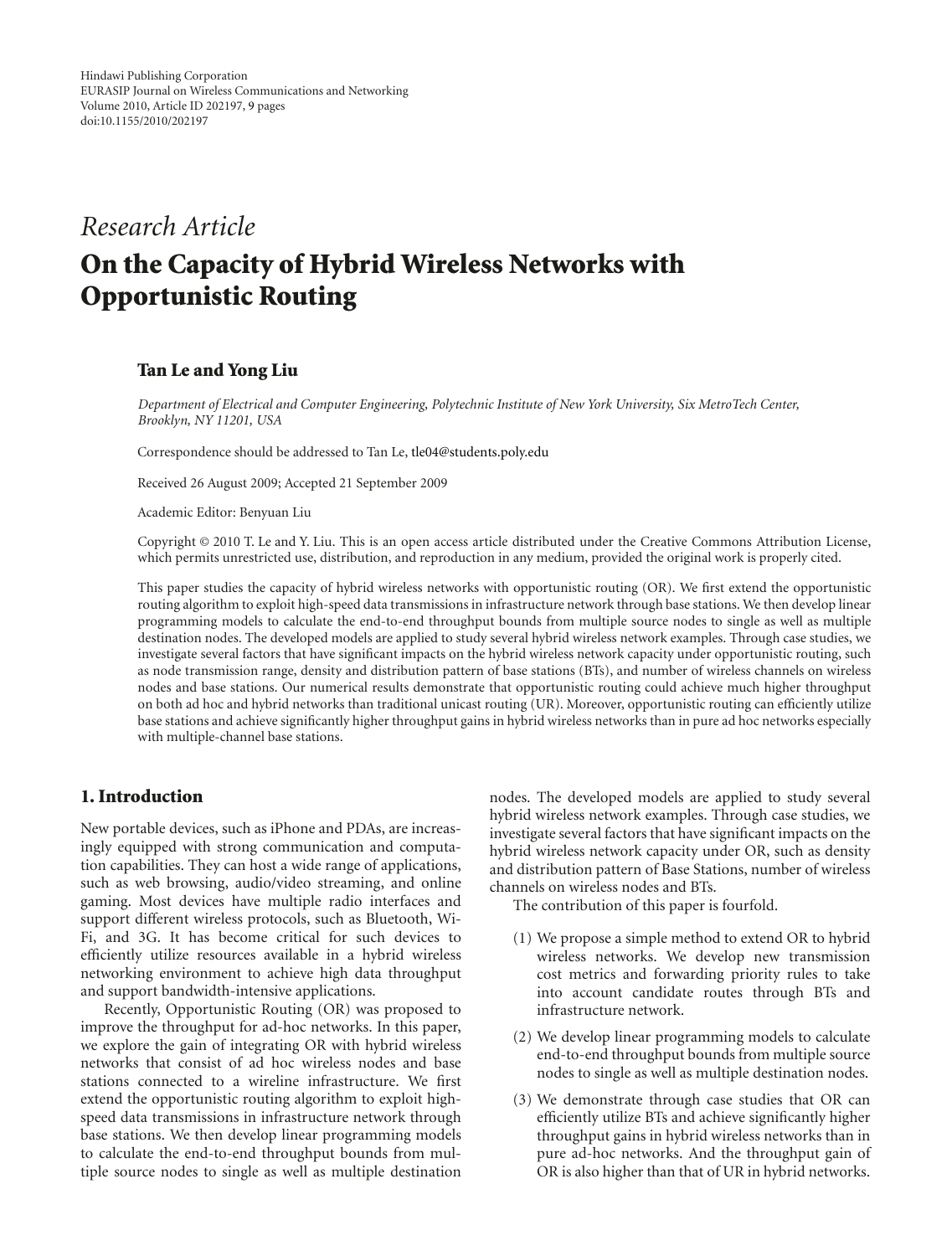(4) We systematically evaluate several factors determining the throughput gains of OR in hybrid wireless networks.

The rest of the paper is organized as follows. We briefly review the related works in Section 2. In Section 3, we present the extension of OR to hybrid wireless networks and the LP models to characterize the throughput bounds from multiple sources to single destination and from multiple sources to multiple destinations. Case studies on several example hybrid wireless networks are presented in Section 4. The paper is concluded in Section 5.

#### **2. Background and Related Work**

The throughput bound and capacity of ad-hoc and hybrid wireless networks have been studied extensively in the past. Well-known papers as in [1] and [2] developed analytical methods to calculate the capacity of mobile and ad-hoc networks. The works in [3–8] investigated the capacity of adhoc networks with infrastructure support in different cases and scenarios under UR. Recently, the topic Opportunistic Routing on ad-hoc networks attracted lots of interest [9– 13]. In [12], the authors studied the opportunistic routing protocol ExOR, which dynamically chooses paths on a per-transmission basis in a wireless network to efficiently improve the throughput. To illustrate the idea of OR, in Figure 1, *A* wants to send packets to *D*.  $B_1$ ,  $B_2$ , and  $B_3$  are closer to *D* and are chosen as the candidate forwarders. After one broadcast from *A*, *B*1, *B*2, and *B*<sup>3</sup> all receive the packet. Assuming that *B*<sup>1</sup> has the highest forwarding priority, so it will take over and broadcast the packet to its candidate forwarders *C*1, *C*2, and *C*3. Assume that highest priority node *C*<sup>1</sup> misses the packet, so *C*<sup>2</sup> will take over and forward the packet to its destination *D*. In [9], by integrating opportunistic routing with network coding, a new protocol MORE leads to significant throughput improvement in both unicast and multicast cases. In [10], the authors introduced the robust distribution opportunistic routing scheme based on ETX metric that can find the optimal path from source to destination. Authors of [13] conducted a systematic performance evaluation, taking into account node densities, channel qualities, and traffic rates to identify the cases when opportunistic routing makes sense. The recent work from Zeng et al. [14] proposed the method to calculate the maximum throughput between two end nodes with Opportunistic Routing in ad-hoc networks. The main focus of this paper is to study the throughput improvement of OR in hybrid wireless networks.

# **3. Capacity of Hybrid Wireless Networks with OR**

*3.1. Network Model.* We consider a hybrid wireless network consisting of wireless nodes and Wi-Fi Base Stations (BTs). Wireless nodes are equipped with radio interfaces and can communicate with each other through multihop ad-hoc transmissions. BTs are connected to the Internet using high bandwidth wireline connections. If a wireless node is within



Figure 1: Opportunistic Routing on ad-hoc network.

the coverage of a BT, it can communicate with the BT using single-hop infrastructure mode. Optionally, a wireless node might have a connection to a 3G base station that covers all wireless nodes under consideration. The optional 3G connection can be used as a control channel for nodes to exchange control information, such as the geographical locations of nodes. Packets can be transmitted using two transmission modes: ad-hoc mode and infrastructure mode. We assume that all nodes in the network are cooperative and forward each other's packets to their destinations with Opportunistic Routing. Here are some assumptions on hybrid wireless networks under study.

- (i) There are  $N_1$  static wireless nodes randomly located in a square area. There are  $N_2$  Wi-Fi Base Stations in the same area.
- (ii) Wireless nodes are homogeneous. They have the same set of transmission rates and equivalent effective transmission ranges.
- (iii) Assume that the coverage areas of BTs do not overlap with each other. Each wireless node could connect to at most one BT.
- (iv) Source node transmits data with OR through relay nodes to destination. If the relay node is a wireless node, it uses OR to forward the packet to the nexthop node (relay or the final destination). If a relay node is a BT, it forwards the packet to the next-hop node through direct single-hop transmission.
- (v) Through a separate control channel (e.g., 3G), every node knows the geographical locations of its neighbors, base stations, and the destination node. Nodes then could differentiate the transmissions in wireless domain and wireline domain when making route selection over hybrid wireless network.
- (vi) We study two different models for data transmissions in hybrid wireless networks:
- (1) *Single-Channel Model.* In this model, all BT nodes and wireless nodes are equipped with a single radio interface. They use the same frequency spectrum to communicate with each other. In other words, infrastructure and ad-hoc transmissions share the same wireless channel. Wireless nodes use OR and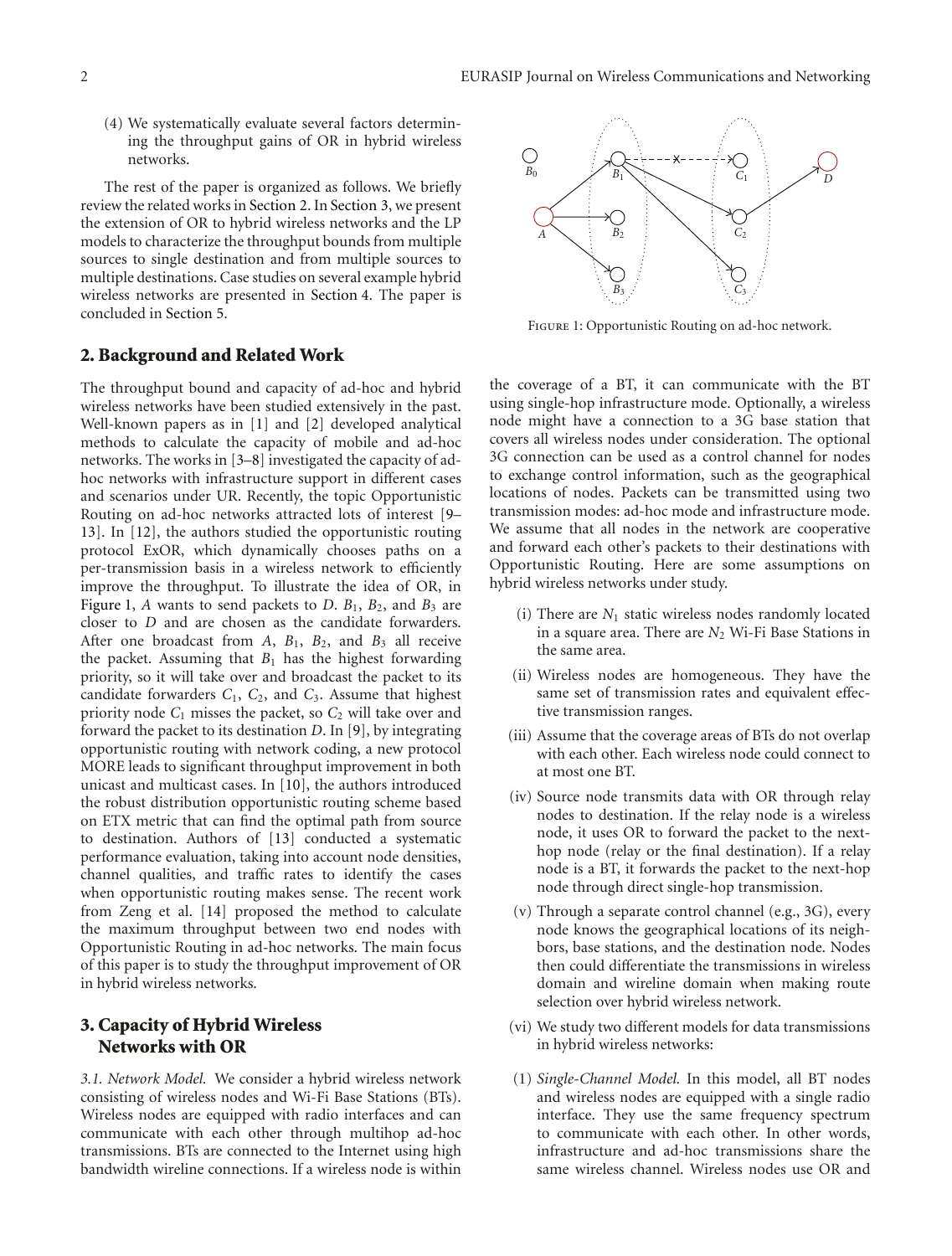BTs use UR to forward packets toward their destinations. Since every BT node only has a single wireless channel, it could communicate with no more than one wireless node at any given time.

(2) *Multiple-Channel Model.* In this model, infrastructure and ad-hoc transmissions operate at nonoverlapping frequency ranges. Wireless nodes in the coverage of a BT can simultaneously communicate with the BT using infrastructure mode and other wireless nodes using ad-hoc mode. Moreover, every BT node has multiple wireless channels, and so it can communicate with multiple wireless nodes simultaneously. Wireless nodes use OR and BTs use UR to forward packets. If the Candidate Relay Set (CRS) of a wireless node consists of a BT and some wireless nodes, the wireless node simultaneously employs infrastructure and ad-hoc transmissions to push the same packet to the BT and wireless nodes, respectively.

*3.2. Concurrent Transmitter Sets.* The biggest challenge of studying the capacity of wireless networks is to model the conflicts between wireless links. The concept of Concurrent Transmitter Sets (CTSs) was proposed in [14] to calculate the end-to-end throughput in ad-hoc networks with OR. We extend the CTS concept to study the capacity of hybrid wireless networks.

With OR, a transmitter has multiple forwarding candidates in its Candidate Relay Set (CRS). Let all links from a transmitter to nodes in its CRS be links associated with that transmitter. In a hybrid wireless network, Conservative CTS (CCTS) is a set of transmitters (including the BTs) that when all of them are transmitting simultaneously, all links associated with them are still usable (no interfere with any other link [14]). However, such a requirement is too restrictive. Data from a transmitter can be forwarded to the next hop as long as one forwarding candidate in its CRS receives the data. To account for this, Greedy CTS (GCTS) is a set of transmitters (including the BTs) that when all of them are transmitting data simultaneously, at least one link associated with each transmitter is usable. This leads to the maximum end-to-end throughput. A maximal CCTS (GCTS) is a CCTS (GCTS) that is not a true subset of any another CCTS (GCTS).

For the single-channel model, infrastructure transmissions could interfere with ad-hoc transmissions. A BT cannot send and receive data with more than one wireless node at a particular time. For the multiple-channel model, BTs can send and receive data with multiple nodes simultaneously in infrastructure mode. Infrastructure transmissions have no conflict with ad-hoc transmissions. Due to the assumed nonoverlapped BT coverage areas, infrastructure transmissions of different BTs are also conflict-free. Data transmissions between BTs are in the wireline domain and will not interfere with any wireless transmissions. Consequently, directed links between BTs and directed links between a BT and its associated end nodes can be activated at anytime without introducing interference to any other link in



Figure 2: Simple example of hybrid wireless network.

the network. With the assumption of the number of wireless channels on each BT is big enough that it could send and receive data with all associated nodes simultaneously, all BT nodes can be included in all CTSs. An example of CTS is illustrated in Figure 2. A link *ij* in the graph indicates node *j* ∈ CRS of node *i* and they are in the transmission range of each other. Assume that source node *A* needs to send data to destination node *D* with the relays *B*, *C* and base stations *T*1, *T*2, and *T*3. We will find the CTSs for the two different models.

- (1) *Single-Channel Model.* Pairs of nodes (*A*, *B*), (*B*,*C*), and (*C*,*A*) could not be included in the same CCTS. The reason is that two sets of links associated with each pair of nodes are not interference free. Also the pairs of of nodes  $(B, T_3)$  and  $(C, T_3)$ could not be included in the same CCTS because their links to node *D* are not interference free. So the maximal Conservative CTSs in this case are {*A*,*T*1,*T*2,*T*3}, {*B*,*T*1,*T*2}, and {*C*,*T*1,*T*2}. The maximal Greedy CTSs in this case are exactly the same as the above maximal CCTSs. When all nodes in each of these GCTSs is transmitting simultaneously, usable links associated with each node are **A** :  $AT_1$ , **B** :  $BT_2$ , **C** :  $CD$ ,  $T_1$  :  $T_1T_3$ ,  $T_2$  :  $T_2T_3$ , and  $T_3$ :  $T_3D$ .
- (2) *MultiChannels Model.* For Conservative CTSs, pairs of nodes  $(A, B)$ ,  $(B, C)$ , and  $(C, A)$  could not be included in the same CCTS. So the maximal CCTSs in this case are  $\{A, T_1, T_2, T_3\}$ ,  $\{B, T_1, T_2, T_3\}$ , and  ${C, T_1, T_2, T_3}$ . On the other hand, for GCTSs, there are only pairs of nodes (*A*,*C*) and (*B*,*C*) that could not be included in the same GCTS. It is because the only link *CD* associated with node *C* will be not usable whenever nodes *A* or *B* activated to transmit data. So the maximal Greedy CTSs in this case are  $\{A, B, T_1, T_2, T_3\}$  and  $\{C, T_1, T_2, T_3\}$ . When all nodes in each of these GCTSs is transmitting simultaneously, usable links associated with each node are **A** : *AT*1,**B** : *BT*2,**C** : *CD*,**T**<sup>1</sup> : *T*1*T*3,**T**<sup>2</sup> : *T*2*T*3, and **T**<sup>3</sup> : *T*3*D*.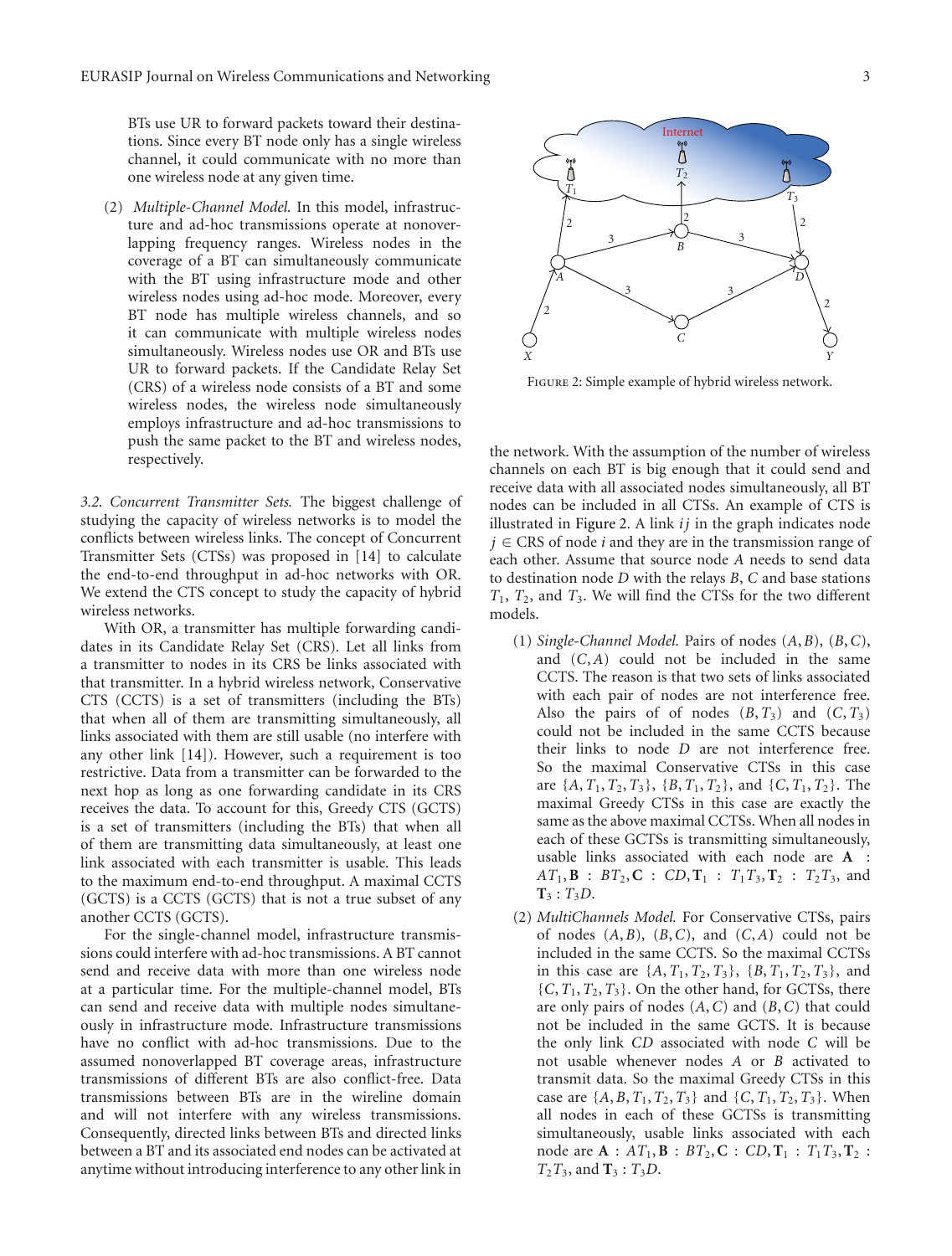*3.3. Opportunistic Routing Model.* In OR, a transmitter selects neighbors "closer", that is, with lower transmission cost, to the destination as candidate forwarders in CRS. Forwarders in CRS are ranked based on their "closeness" to the destination. Since there is no preset route to a destination with OR, it is impossible to determine the accurate transmission cost from a node to a destination. In a pure ad-hoc network, one can use the geographic distance between a node *i* and destination node *j* to measure the packet transmission cost from *i* to *j* through adhoc network. For hybrid wireless networks, we propose a new metric that takes into account the low transmission cost through the infrastructure network. We assume that costs of the infrastructure transmissions between BTs are negligible. Then the cheapest transmission from *i* to *j* through infrastructure network is for *i* to transmit a packet destined to *j* first to its closest BT,  $T_i$ . Then  $T_i$  transmits the packet to a BT  $T_i$  that is the closest to node  $j$ . Finally,  $T_j$  sends the packet to *j.* If *i* is directly covered by  $T_i$ , we use geographic distance  $d_{iT_i}$  between  $i$  and  $T_i$  to estimate the transmission cost  $d_{iT_i}$  from  $i$  to  $T_i$ . If  $i$  is not in the coverage of  $T_i$ , we choose a node  $k_i$  in  $T_i$ 's coverage that is the closest to *i* as a relay node. All packets from *i* to  $T_i$  will be first sent to *k<sub>i</sub>* using the ad-hoc mode, then be relayed to  $T_i$  using the infrastructure mode. Consequently, the transmission cost is estimated as  $d_{iT_i} = d_{ik_i} + d_{k_iT_i}$ . Similarly, the transmission cost from  $T_j$  to *j* can be estimated as  $\hat{d}_{T_jj}$ . The total transmission cost through the infrastructure network is then estimated as  $d_{ij} = d_{iT_i} + d_{T_jj}$ . The effective transmission cost  $d_{ij}$  from *i* to *j* in the hybrid wireless network is the minimum of the cost of pure ad-hoc transmission and that of transmission through<br>infrastructure:<br> $\overline{d}_{ij} = \min(\hat{d}_{ij}, d_{ij}).$  (1) infrastructure:

$$
\overline{d}_{ij} = \min(\hat{d}_{ij}, d_{ij}). \tag{1}
$$

For the example in Figure 2, the source node is *X* and the destination node is *Y*. Assume that the geographic distances are  $d_{XY} = 9$ ,  $d_{XB} = 5$ ,  $d_{XD} = 7$ ,  $d_{AY} = 5$ , and  $d_{BY} = 7$ . The transmission cost using infrastructure network can be<br>
estimated as<br>  $\hat{d}_{XY} = (d_{XA} + d_{AT_1}) + (d_{T_3D} + d_{DY}) = (2 + 2) + (2 + 2) = 8.$ estimated as -

$$
\hat{d}_{XY} = (d_{XA} + d_{AT_1}) + (d_{T_3D} + d_{DY}) = (2 + 2) + (2 + 2) = 8.
$$
\n(2)

So  $d_{XY} = \min(d_{XY}, d_{XY}) = 8.$ 

In OR, a forwarding candidate is utilized to transmit a packet if and only if it receives the packet and all other candidates with higher priority in the CRS do not receive the packet. To study the capacity of OR, we need to calculate the *effective forwarding rate* of a link between a transmitter *i* to each of its forwarding candidate *k*. Let *i* send data to its forwarding candidate set with rate *R*. Let *J*(*i*) be the candidate forwarding set for *i*, and let  $J(i) = \{i_1, i_2, \ldots, i_r\}$ . The priority order to forward packets from *i* is  $i_1 < i_2 < \cdots < i_q <$  $\cdots$  *< i<sub>r</sub>*,  $1 \leq q \leq r$ . Let  $p_{ik}$  be the Packet Reception Ratio (PRR) between *i* and *k.pik* theoretically depends on distance between *i* and *k*, end node density around the position of

TABLE 1: Notation on Linear Programming Formulations.

| $S_i, 1 \leqslant j \leqslant N_s$ | Source nodes                                          |
|------------------------------------|-------------------------------------------------------|
|                                    | Destination node                                      |
| G(V,E)                             | The original graph. <i>V</i> is set of nodes.         |
|                                    | E is the set of all available links.                  |
| $l_{ij}$                           | Link between nodes <i>i</i> and <i>j</i>              |
| $f_{ij}$                           | Amount of flow assigned to link $l_{ii}$              |
| $\lambda_{\alpha}$                 | Time fraction scheduled for CTS $T_{\alpha}$          |
| $\overline{M}$                     | Number of maximal CTS's of the network:               |
|                                    | $(T_1, T_2, , T_M)$                                   |
| $\widetilde{R}_{ii}^{\alpha}$      | Effective forwarding rate of link $l_{ij}$ during the |
|                                    | active phase of CTS $T_{\alpha}$                      |

nodes *i* and *k*, and the MAC scheduling scheme. Then the nodes *i* and *k*, and the MAC scheduling s<br>effective forwarding rate  $\widetilde{R}_{ii_q}$  on link  $\langle ii_q \rangle$  is

$$
\widetilde{R}_{ii_q} = R p_{ii_q} \prod_{k=0}^{q-1} (1 - p_{ii_k}).
$$
\n(3)

*3.4. Throughput Bound to Single Destination.* Given basic models studied in previous sections, we now proceed to study the capacity of hybrid wireless networks with OR. We start with the case that multiple sources send data to the same destination. As summarized in Table 1, there is a set  $\delta$  including  $N_s$  source nodes  $\{S_1, \ldots, S_{N_s}\}\$  sending traffic to the same destination node *D*. From the original network, we create a connected graph  $G = (V, E)$ . *V* is the set of nodes, including end nodes and BT nodes. *E* is the set of all available links, including ad-hoc links and infrastructure links. Let *fij* be the amount of traffic sent on link *lij*. We are interested in finding out the bound of end-to-end throughput from source nodes in S to *D*.

Assume that there are *M* maximal CTSs  $(T_1, T_2, \ldots, T_M)$ . At any time, when a CTS is scheduled to transmit, nodes in the scheduled CTS could transmit packets simultaneously. Let  $\lambda_{\alpha}$  be the time fraction that CTS  $T_{\alpha}$  is scheduled. We Referred to calculate TS could transmit packets simultaneously.<br>Let  $\lambda_{\alpha}$  be the time fraction that CTS  $T_{\alpha}$  is scheduled. We<br>need to calculate the effective forwarding rate  $\widetilde{R}^{\alpha}_{ij}$  for each link  $\langle i, j \rangle$  under each CTS  $T_{\alpha}$ . If a CCTS  $T_{\alpha}$  is scheduled and  $i \in T_{\alpha}$ , all links associated with *i* are usable, and therefore  $\widetilde{R}_{ij}^{\alpha} = \widetilde{R}_{ij}$ , for all  $j \in J(i)$ , which is calculated in (3); if  $i \$  $i \in T_{\alpha}$ , all links associated with *i* are usable, and therefore  $\widetilde{R}^{\alpha}_{ij} = \widetilde{R}_{ij}$ , for all  $j \in J(i)$ , which is calculated in (3); if  $i \notin T_{\alpha}$ ,  $\hat{R}_{ij}^{\alpha} = 0$ . If a GCTS  $T_{\alpha}$  is scheduled and node  $i \in T_{\alpha}$ , some links associated with *i* maybe not usable. Let  $\psi_{ij}^{\alpha}$  be a binary variable for the usability of link  $\langle i, j \rangle$  under a GCTS  $T_{\alpha}$ , then links associated with *i* maybe not us<br>variable for the usability of link  $\langle i, j \rangle$ ,<br>we have  $\widetilde{R}^{\alpha}_{ij} = \psi^{\alpha}_{ij} \widetilde{R}_{ij}$ , for all  $j \in J(i)$ .

Let  $H_{S_i}$  be the sending rate from source  $S_j$  toward the destination *D*. We have the following LP optimization formulation to characterize the throughput bound with single destination:

$$
\max \sum_{j=1}^{N_s} H_{S_j}
$$
 (4)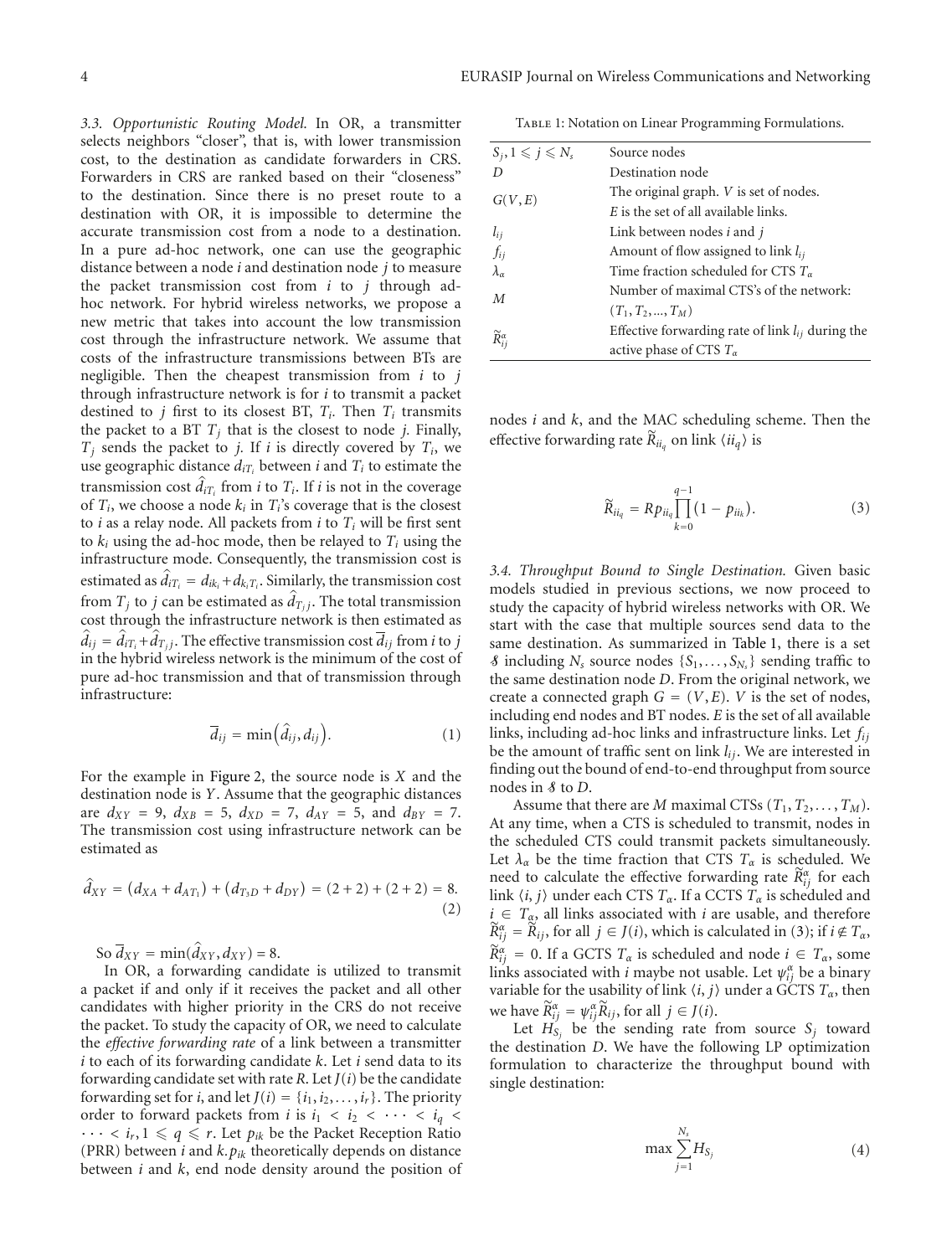subject to

$$
\begin{aligned}\n\text{so} \\
f_{ij} \geq 0, \quad f_{ij} = 0, \quad \text{if } j \notin J(i), \forall \langle i, j \rangle \in E, \\
\sum f_{ij} = \sum f_{ji}, \quad \forall i \in V - \mathcal{S} - \{D\},\n\end{aligned} \tag{5}
$$

$$
\sum_{(i,j)\in E} f_{ij} = \sum_{(j,i)\in E} f_{ji}, \quad \forall i \in V - \mathcal{S} - \{D\}, \tag{6}
$$

$$
\sum f_{S_j k} - \sum f_{iS_j} = H_{S_j}, \quad \forall S_j \in \mathcal{S}, \tag{7}
$$

$$
\sum_{\langle S_j, k \rangle \in E} f_{S_j k} - \sum_{\langle i, S_j \rangle \in E} f_{iS_j} = H_{S_j}, \quad \forall S_j \in \mathcal{S}, \tag{7}
$$

$$
\sum_{\langle D,i\rangle \in E} f_{Di} = 0, \tag{8}
$$

$$
\sum_{\langle D,i\rangle \in E} f_{Di} = 0, \tag{8}
$$
  

$$
f_{ij} \leq \sum_{\alpha=1}^{M} \lambda_{\alpha} \widetilde{R}_{ij}^{\alpha}, \quad \sum_{\alpha=1}^{M} \lambda_{\alpha} \leq 1; \quad \lambda_{\alpha} \geq 0, 1 \leq \alpha \leq M. \tag{9}
$$

Equation (4) is to find the maximum amount of traffic sent out from all the source nodes  ${H_S}$  to the destination. Constraint (5) specifies that the traffic on all links are none negative and there are no traffic from one node to its neighbor nodes that are not in its forwarding candidate set. Constraint (6) specifies flow conservation on all relay nodes. Constraint (7) specifies the flow conservations on all source nodes  $S_{j,1\leq j\leq N_s}$ . Constraint (8) states that no outgoing traffic from destination node *D*. Constraint (9) preserves that only one CTS could be activated to transmit at any given time and the traffic assigned on each link is no more than the aggregate effective forwarding rate of that link during all active phases of CTSs. Depending on what types of CTSs we used as the input of the above formulation, we will get different bounds. Conservative CTS (CCTS) leads to conservative upper bound; Greedy CTS (GCTS) leads to optimistic upper bound of the end-to-end throughput.

*3.5. Throughput Bound to Multiple Destinations.* Based on the formulation for the single destination, we develop a model to calculate the throughput bound from multiple sources to multiple destinations in hybrid wireless networks. Suppose that there are a set  $\delta$  including  $N_s$  source nodes  ${S_i, 1 \leq i \leq N_s}$  and a set  $D$  including  $N_d$  destination nodes  ${D_j, 1 \leq j \leq N_d}$ . In OR, at each node *i*, there are different candidate forward sets for different destinations. Let  $J^d(i)$  be the candidate forwarding set for destination node *d* at node *i*,  $J^d(i) = \{i_1^d, i_2^d, ...\}$  with the priority order  $\{i_1^d < i_2^d < \cdots\}$ . Similar to (3), for the *q*-th forward candidate  $i_q^d$  in  $J^d(i)$ , we can calculate the effective forwarding rate for destination *d*<br>on link  $(i, id)$  as on link  $\langle i, i_q^d \rangle$  as<br> $\widetilde{R}_{i i^d}^{(d)} = Rp$ 

$$
\widetilde{R}_{ii_q^d}^{(d)} = R p_{ii_q^d} \prod_{k=0}^{q-1} (1 - p_{ii_k^d}), \quad 1 \leq q \leq |J^d(i)|.
$$
 (10)

Since CTS is also defined based on forwarding sets for all nodes, we need to include destination information into the definition of CTS. More specifically, a Conservative CTS (CCTS)  $T_{\alpha}$  is a set of transmitter-destination pairs  $T_{\alpha}$  = {(*i*, *d*(*i*)), *i*  $\in$  *V*, *d*(*i*)  $\in$  *V*}, such that all links  $\{\langle i, j \rangle, \text{for all } j \in J^{d(i)}(i), \text{for all } (i, d(i)) \in T_\alpha\}$  are usable when all transmitters in CCTS are active. Similarly, a Greedy CTS (GCTS)  $T_{\alpha}$  is a set of transmitter-destination pairs  $T_{\alpha}$  =

 $\{(i, d(i)), i \in V, d(i) \in V\}$  such that for each transmitter *i* in GCTS, there exists at least one link  $\langle i, j \rangle$ ,  $j \in J^d(i)$ , that is usable when other transmitters in GCTS are active.

Similar to the single destination case, we need to calculate usable when other transmitters in GCTS are active.<br>
Similar to the single destination case, we need to calculate<br>
the effective forwarding rate  $\widetilde{R}^{\alpha(d)}_{ij}$  on each link  $\langle i, j \rangle$  for destination *d* under each CTS *T<sub>α</sub>*. If a CCTS *T<sub>α</sub>* is scheduled<br>and  $(i, d) \in T_{\alpha}$ , all links from *i* to nodes in  $J^d(i)$  are usable,<br>therefore  $\tilde{R}^{\alpha(d)}_{ij} = \tilde{R}^{(d)}_{ij}$ , for all  $j \in J^d(i)$ , which is calculated and  $(i, d) \in T_\alpha$ , all links from *i* to nodes in  $J^d(i)$  are usable, therefore  $\widetilde{R}_{ij}^{\alpha(d)} = \widetilde{R}_{ij}^{(d)}$ , for all  $j \in J^d(i)$ , which is calculated in and  $(i, d) \in T_{\alpha}$ , all links from *i* to nodes in  $J^d(i)$  are usable, therefore  $\widetilde{R}^{\alpha(d)}_{ij} = \widetilde{R}^{(d)}_{ij}$ , for all  $j \in J^d(i)$ , which is calculated in (10); if  $(i, d) \notin T_{\alpha}$ ,  $\widetilde{R}^{\alpha(d)}_{ij} = 0$ . If a GCTS  $T_{\alpha}$   $(i, d) \in T_\alpha$ , some links associated with *i* maybe not usable. Let  $\psi_{ij}^{\alpha}$  be a binary variable for the usability of link  $\langle i, j \rangle$  $(i, d) \in T_\alpha$ , some links associated with *i* maybe not usable.<br>Let  $\psi_{ij}^\alpha$  be a binary variable for the usability of link  $\langle i, j \rangle$ <br>under a GCTS  $T_\alpha$ , then we have  $\widetilde{R}_{ij}^{\alpha(d)} = \psi_{ij}^\alpha \widetilde{R}_{ij}^{(d)}$ , for all  $j \in$  $J^d(i)$ .

Let  $H(S_i, D_j)$  be the sending rate from source *i* to the destination *j*, and let  $f_{ij}^{(d)}$  be the traffic on link  $\langle i, j \rangle$  destined to *d*. We have the following LP optimization formulation to characterize the aggregate throughput bound:<br>  $\max \sum_{i=1}^{N_s} H(S_i, D_i)$ 

$$
\max \sum_{i=1}^{N_s} \sum_{j=1}^{N_d} H(S_i, D_j)
$$
 (11)

subject to

*Sj* ,*k*∈*E*

\n object to\n 
$$
f_{ij}^{(d)} \geq 0, \quad f_{ij}^{(d)} = 0, \quad \text{if } j \notin J^d(i), \forall \langle i, j \rangle \in E, \forall d \in \mathcal{D},
$$
\n
$$
\sum_{(i,j) \in E} f_{ij}^{(d)} = \sum_{(j,i) \in E} f_{ji}^{(d)}, \quad \forall i \in V - \mathcal{S} - \{d\}, \forall d \in \mathcal{D},
$$
\n
$$
\sum_{(13)} \sum_{f_{Sj}^{(d)}} f_{Sj}^{(d)} - \sum_{f_{iSj}^{(d)}} f_{iSj}^{(d)} = H(S_j, d), \quad \forall S_j \in \mathcal{S}, \forall d \in \mathcal{D},
$$
\n

$$
\sum_{(i,j,k)\in E} f_{S,k}^{(d)} - \sum_{(i,S_j)\in E} f_{iS_j}^{(d)} = H(S_j,d), \quad \forall S_j \in \mathcal{S}, \forall d \in \mathcal{D},
$$
\n(14)

$$
\sum_{\langle d,i\rangle \in E} f_{di}^{(d)} = 0, \quad \forall d \in \mathcal{D}, \tag{15}
$$

$$
\sum_{\langle d,i\rangle \in E} f_{di}^{(i)} = 0, \quad \forall a \in \mathcal{D},
$$
\n
$$
f_{ij}^{(d)} \leq \sum_{\alpha=1}^{M} \lambda_{\alpha} \widetilde{R}_{ij}^{\alpha(d)}, \quad \forall d \in \mathcal{D},
$$
\n
$$
\sum_{\alpha=1}^{M} \lambda_{\alpha} \leq 1; \quad \lambda_{\alpha} \geq 0, 1 \leq \alpha \leq M.
$$
\n(16)

Similar to the single destination case, constraints (12), (13), (14), and (15) specify legitimate per-destination traffic flow on all links, relay nodes, source nodes, and destinations. Constraint (16) preserves that one CTS can be activated to transmit at any time; for each destination, the traffic assigned on each link is no more than total amount of traffic that could be delivered on that link during all active phases of CTSs.

#### **4. Performance Evaluation**

In this section, we apply models developed in the previous section to study the throughput bound and capacity of hybrid wireless networks with OR in three different cases: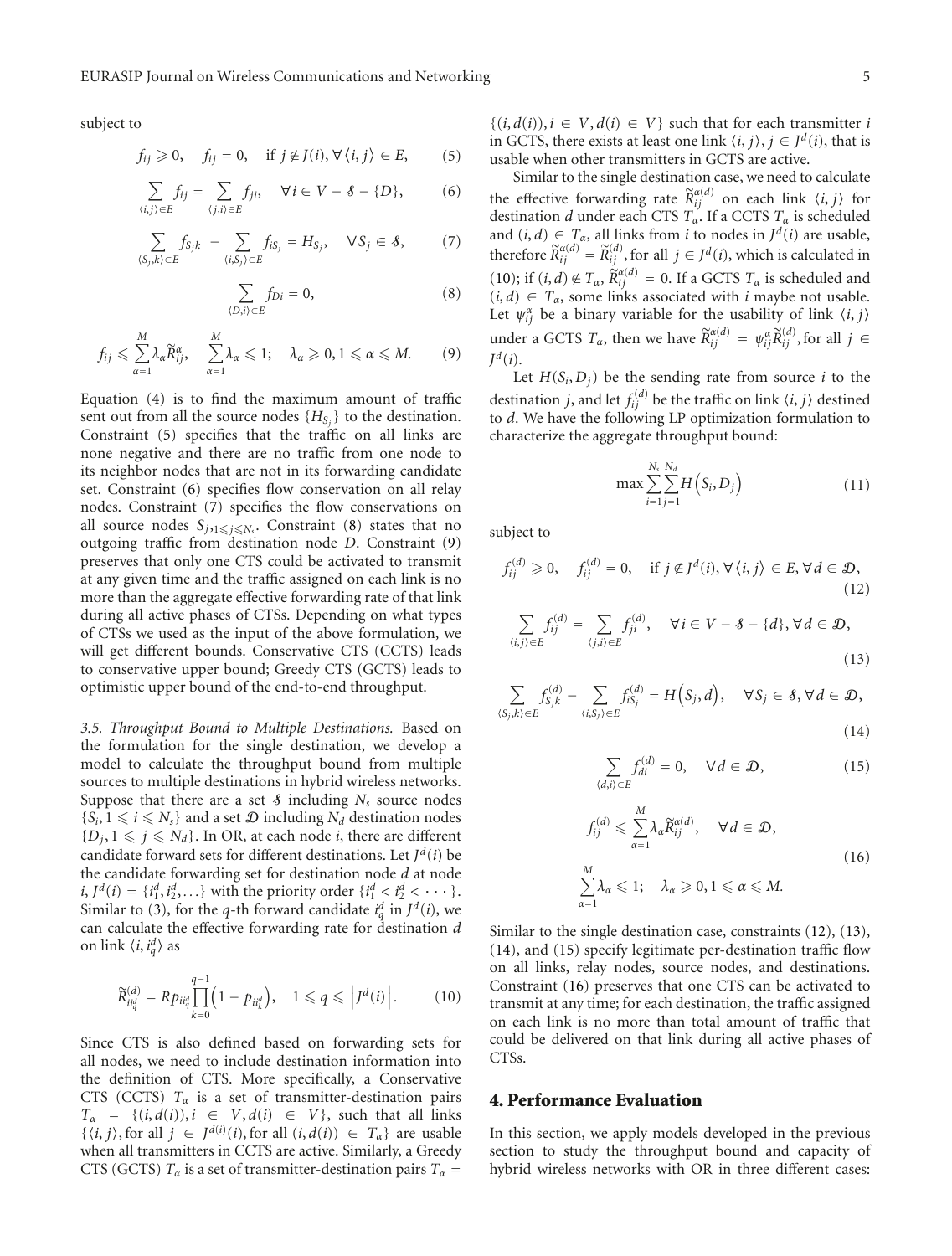Single Source to Single Destination, Multiple Sources to Single Destination, and Multiple Sources to Multiple Destinations.

*4.1. Methodology.* We set up the case studies with different network sizes and different characteristics of the network in order to get the most accurate conclusions about the hybrid wireless network capacity. Based on the transmission range of transmitters, we developed a C++ program to calculate CTSs. Given node locations, the program calculates CTSs for both single-channel and multiple-channel models. The proposed LP method could be used for any type of packet loss model. For demonstration, we use a simple packet loss model on link  $\langle i, j \rangle$ :  $p_{ij} = 1 - d_{ij}/L$ , where  $d_{ij}$  is the distance between *i* and *j*, and *L* is the maximum transmission range. The node transmission rate is fixed at 10 packets/timeslot. We then calculate the effective forwarding rate on each link The node transmission rate is fixed at 10 packets/timeslot.<br>We then calculate the effective forwarding rate on each link<br> $\widetilde{R}^{\alpha}_{ij}$  for each CTS. Then we use AMPL-CPLEX to solve the LP Problem to find the maximum throughput in each case. For each case study, we conduct multiple simulation runs and report the average of all runs.

To understand the gain of OR in hybrid wireless networks, we also compare the performance of OR with that of hybrid unicast routing in the same network setting. To calculate the throughput bound of UR, we first build up the link conflict graph out of the original graph. In the conflict graph, each vertex corresponds to a link in the original graph. There is a link between two vertexes in the conflict graph if two corresponding links in the original graph interfere with each other. By finding all maximal independent sets of vertexes in the conflict graph, we can find the maximal sets of links in the original graph that can be activated at the same time. Assume that there are *M* maximal independent sets  $(T_1, T_2, \ldots, T_M)$ . At any time, one set can be scheduled to transmit and all links in the scheduled set can transmit simultaneously. Let  $\lambda_{\alpha}$  be the time fraction that  $T_{\alpha}$ is scheduled. The forwarding rate on link  $\langle ii_q \rangle$  is *R*<sub>*i*</sub> *R*<sub>*i*</sub> *R*<sub>*i*</sub> *R*<sub>*i*</sub> *i R*<sub>*ii*<sub>*a*</sub> *n i R*<sub>*ii<sub>q</sub>*</sub> *i s R*<sub>*ii<sub>q</sub>*</sub> *e <i>R*<sub>*Pii<sub>q</sub></sub> .* (17)</sub></sub>

$$
\widetilde{R}_{ii_a} = R p_{ii_a}.\tag{17}
$$

Then, we can reuse the LP formulation from (4) to (9) and from (11) to (16) to calculate the capacity of hybrid wireless networks under either OR or UR routing method.

*4.2. Single Source to Single Destination.* At first, we run the case studies with a small network setting. The network area is 500 m  $\times$  500 m. There are 8 wireless ad-hoc nodes. Nodes are located at the special positions as in Figure  $3(a)$ . Node 1 is the source, and node 8 is the destination. The initial radio range of nodes is 110 m. Source node and relay nodes send out packets with rate 10 packets/timeslot. We start the experiment with pure ad-hoc transmissions. Then BTs are added with different parameters and positions. From this setup, we calculate the maximum end to end throughput at 6 different cases of BT locations: Case 1: no BT; Case 2: one BT in position  $T_1$ ; Case 3: two BTs in positions  $T_2$  and  $T_3$ ; Case 4: two BTs in positions  $T_2$  and  $T_3$  with the radio range of every node from now on increased to 120 m; Case 5: two BTs in position  $T_4$  and  $T_5$ ; Case 6: two BTs in position  $T_6$ 



Figure 3: End-to-End throughput improvement from single source to single destination.

and *T*3. We make the comparison between the OR and UR on the same network setting. The LP results of the bound of end-to-end throughput are showed on the Figure 3(b). First, we analyze throughput bound with OR. In ad-hoc mode, the bound of throughput from node 1 to node 8 is 0.3 packets/TS. All traffic is routed through the path  $1 \rightarrow 2 \rightarrow 3 \rightarrow$  $\cdots \rightarrow 8$ . The bottom necks on the maximum throughput path are the links:  $2 \rightarrow 3$ ,  $3 \rightarrow 4$ ,  $4 \rightarrow 5$ ,  $5 \rightarrow 6$ ,  $6 \rightarrow 7$ . In case 2, when one BT is added to the network, throughput bound starts gaining to 0.36 packets/TS since some additional traffic could be routed through infrastructure network over links  $4 \rightarrow T_1 \rightarrow 6$ . In Case 3, when two BTs are located in the positions of  $T_2$  and  $T_3$ , throughput bound increased to 1.0 packets/TS where more traffic could be routed through infrastructure network to get over "bottleneck" area. In case 4, when the radio range of each node is slightly increased, the throughput bound is increased to 1.65 packets/TS since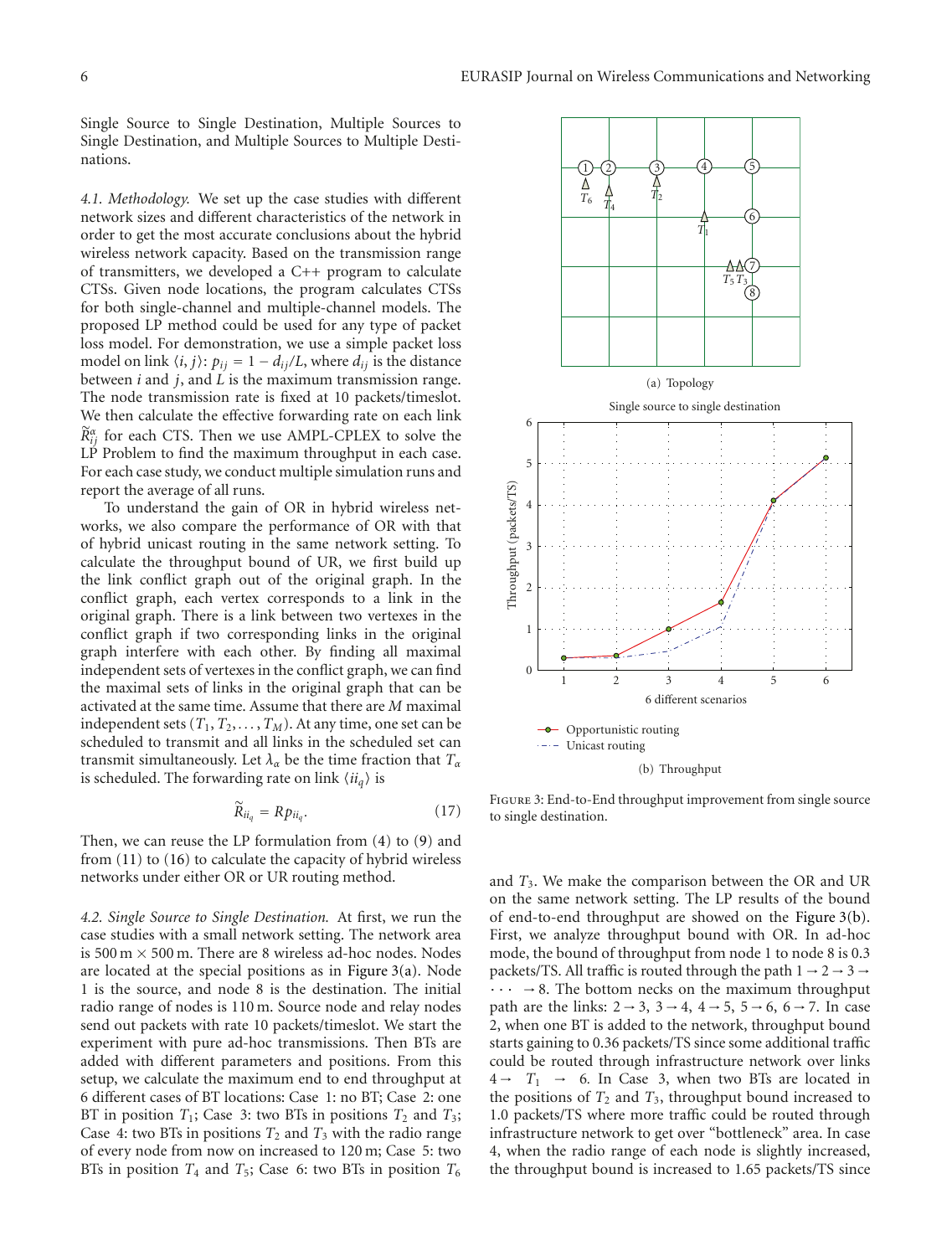

Figure 4: Throughput bound on Random distribution of BTs with two different models.

the packet loss ratios on links are reduced. Consequently the effective forwarding rates on wireless links are increased. When the positions of two BTs are changed to positions  $T_4$  and  $T_5$  in case 5, the throughput is increased to 4.1 packets/TS. This is because all traffic is routed through high bandwidth infrastructure network through link  $T_4 \rightarrow T_5$ . In case 6, two BTs are located in position  $T_6$  and  $T_3$ , closer to the source and destination nodes. That helps to improve the bound of throughput from node 1 to node 8 to 5.14 packets/TS. All traffic is routed through the infrastructure network from the source to the destination in a single path.

When wireless nodes use UR to forward data, throughput gets through a single path from the source node to the destination node. The throughput bound on each case is Case 1: 0.3 packets/TS; Case 2: 0.3 packets/TS; Case 3: 0.47 packets/TS; Case 4: 1.06 packets/TS; Case 5: 4.09 packets/TS; Case 6: 5.14 packets/TS. Throughput bound of the network with OR will be higher than that with UR when the optimal solution uses more than one path to forward data toward the destination node. Therefore in cases 2, 3, 4, and 5, throughput gain with OR is higher than that with UR. But both routing methods get the same throughput bound for the cases 1 and 6. From the above results, we can see that infrastructure network could significantly increase the end-to-end throughput of ad-hoc network with OR. The numbers and locations of BTs are important and could significantly impact the end-to-end throughput. OR will outperform UR for the cases of using multipaths to get to the destination.

*4.3. Multiple Sources to Single Destination.* For the case of multiple sources and single destination, we studied two different settings. The first setting is to calculate the



Figure 5: Throughput bound on different distribution patterns of single-channel BTs.

throughput bound with random demands, random nodes, and BTs positions. The second setting is to study the impact of BT distribution patterns on the throughput bound of the network. For each setting, we make comparisons between two different node models and between OR and UR.

There are 35 nodes randomly located in an area of  $1000 \text{ m} \times 1000 \text{ m}$ . We randomly select 10 nodes as source nodes and one node as destination node. The radio range of nodes is 150 m. Source nodes and relay nodes send data with rate 10 packets/TS. We start with pure ad-hoc network and then add BTs randomly to the network. For the multiplechannel model, we assume that BTs have 4 wireless channels to communicate with wireless nodes.

Figure 4 presents the throughput bound of hybrid wireless networks as the number of BTs increases. The figure shows the average values of 10 samples. From the figure, we see the growth trend of the throughput bound in random hybrid network as the number of base stations increases. When the number of base stations gets to 5, the throughput bound of hybrid wireless network outperforms the pure adhoc case by more than 170% for multiple-channel model and by 125% for single-channel model (4.88 and 3.54 packets/TS compared to 2.86 packets/TS in ad-hoc case). Due to the increased capacity of BTs, the throughput bound increases higher on multiple-channel model than single-channel model. Analyzing the results in details, we found that when the number of base stations is increased, the traffic routed through the pure ad-hoc network decreases and the traffic through the infrastructure network increases. As a result, the end-to-end throughput is improved. Also for either models, OR always gets significantly higher throughput than UR. The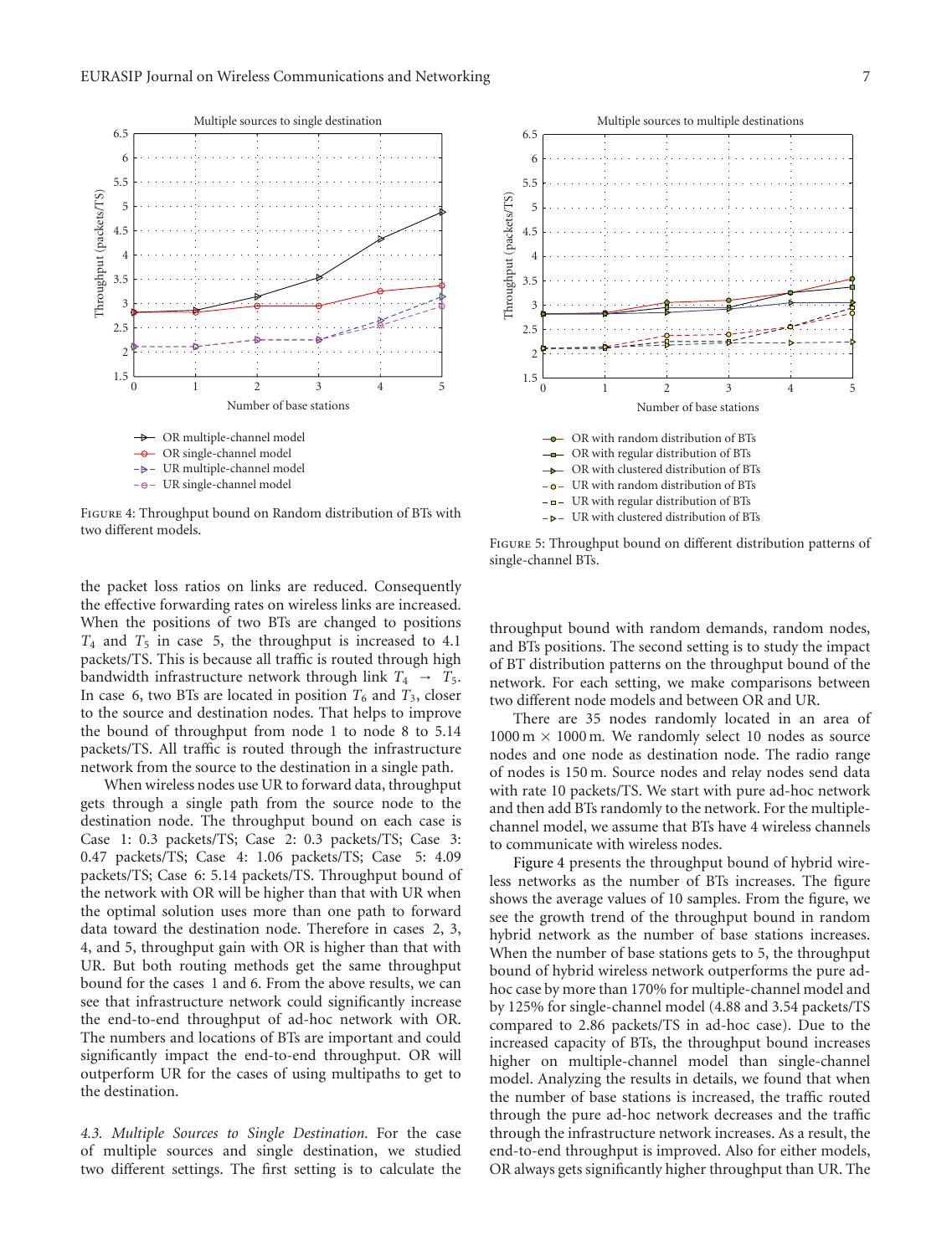reason is that with multiple demands from multiple sources, at each hop, there are more chances for wireless nodes to forward packets through multinodes CRS under OR than a single relay node under UR. This makes the throughput bounds of OR much higher than UR.

For the second case study, we measure the throughput bound with the same network configuration as the first case but with three different BT distribution patterns: random distribution, regular distribution, and clustered distribution. For the regular distribution with *n* BTs, we evenly partition the whole area into *n* regions around the center of the area. One BT is placed at the center of each region. For the clustered distribution of BTs, we used a simple greedy scheme to add BTs one by one to the network at positions that could cover the highest number of uncovered wireless nodes. Again, we study the two models. Figure 5 shows the comparison of the throughput bounds under three BT distribution patterns with the single-channel model. With the same number of base stations deployed on the network, the throughput bound in regular distribution case is approximately as high as the throughput bound in the random distribution case, but higher than the throughput bound in the case of clustered distribution. This is because that, with the clustered BT distribution, many wireless nodes fall into the coverage of a same BT. Since each BT shares a single channel between ad-hoc transmission, the transmission through BT actually becomes the bottleneck and the bandwidth in the infrastructure network cannot be efficiently utilized. Meanwhile, for the multiple-channel model in Figure 6, the throughput bound in the case of clustered BT distribution is 15% ∼ 20% higher than the random and regular BT distributions. In the extreme case when number of base stations is 5, the throughput bound for 3 cases are 4.81, 5.14, and 5.81 packets/TS, respectively. The reason is that with clustered distribution, more wireless nodes can be covered with the same number of BTs, and with multiple channels, the transmissions through BTs are no longer bottleneck. This shows that the more nodes covered by BTs, the higher the throughput bound improvement. Also, in the studied case, due to random source nodes distribution, the regular BT distribution only slightly outperforms the random BT distribution.

*4.4. Multiple Sources to Multiple Destinations.* For the case of Multiple Sources to Multiple Destinations, we set up a network area of  $1000 \text{ m} \times 1000 \text{ m}$ . There are 10 nodes randomly placed in the area. We then configure 3 random pairs of source and destination nodes. The radio range of nodes is 150 m. Node transmission rate is 10 packets/TS. We start with pure ad-hoc network. We then gradually add BTs one by one to random locations of the network until 5 BTs are added. The throughput improvement result is shown in Figure 7. From this figure, we can see that the throughput bound increases as the number of base stations increases. Throughput bound for multiple-channel model is significantly higher than the single-channel model for both OR and UR. OR always got higher throughput bound than UR. For OR, the throughput bound with 5 BTs in case of



Figure 6: Throughput bound on different distribution patterns of multi-channel BTs.



Figure 7: Bound of throughput from Multiple Sources to Multiple Destinations.

multiple-channel model is 3.5 packets/TS, which is more than four times of the throughput bound of the pure adhoc case (0.79 packets/TS) and equals to 160% throughput bound in case of single-channel model.

## **5. Conclusion**

In this paper, we studied the throughput gain of OR routing schemes in hybrid wireless networks. We first extended OR